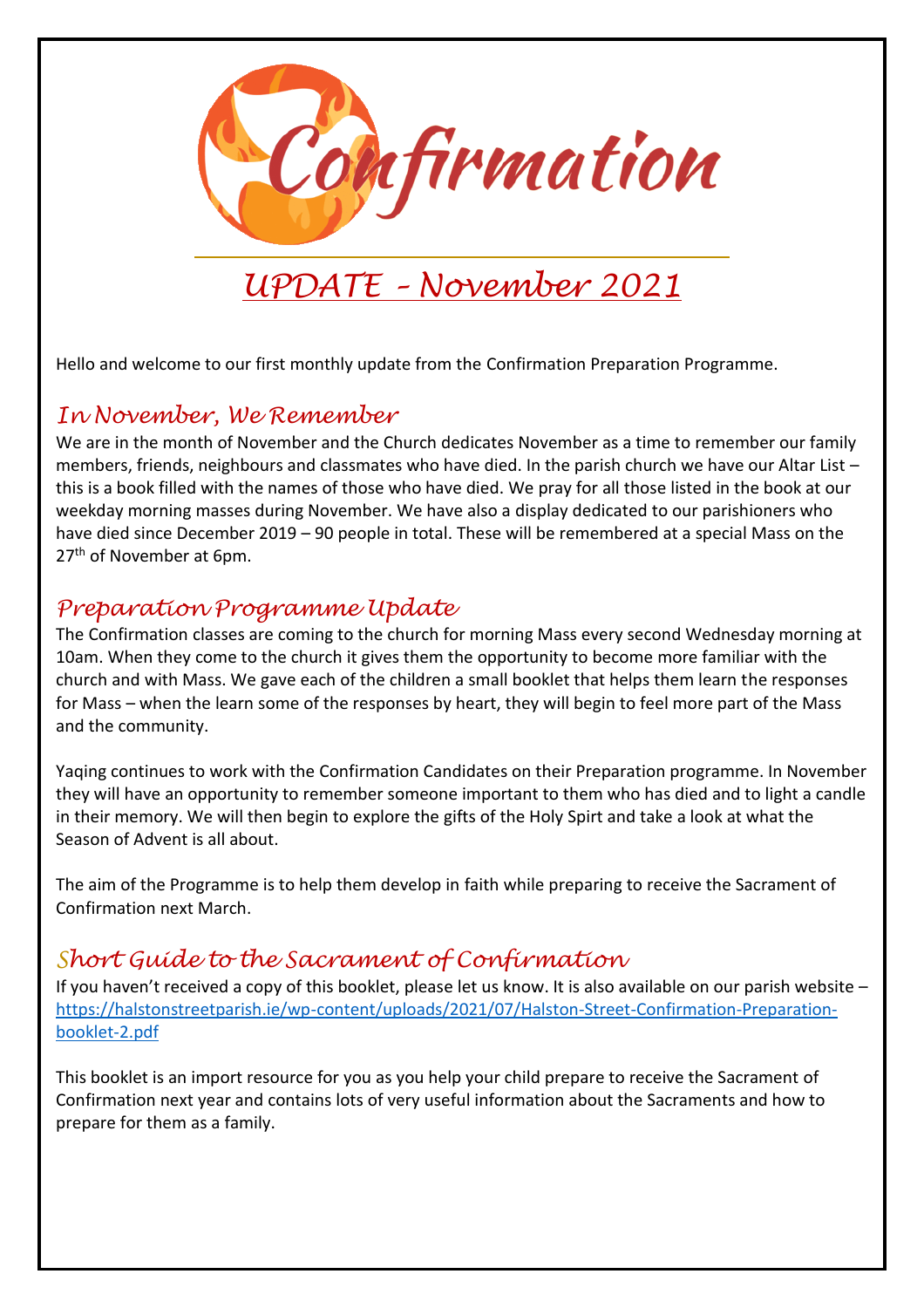## *Family Activity – November*

November is a good time to pray together as a family for those we have known and loved, who have now gone from us. Here is a short prayer time that you can try at home:

Preparation:

- Have some blank paper or card and a pen / pencil or colouring markers / crayons
- Candle
- Music
- Photo

Family Prayer Activity

- 1. Sit together around the kitchen table and begin by blessing yourselves: In the name of the Father, and of the Son and of the Holy Spirit. Amen
- 2. Read the opening prayer Lord Jesus, we come together as a family to pray for our loved ones who have died and returned to you. You have promised to be with us when we gather in your name. Welcome to our home, Lord Jesus. Amen
- 3. You could play a favourite piece of music or look at some photos of the person you want to remember. Maybe light a candle in front of their picture if you have one on display.
- 4. On the paper, begin to write a short prayer together to Jesus for the person who has died, remembering what they meant to you. An example might be:

| Dear Jesus,                                                                                                                       |        |
|-----------------------------------------------------------------------------------------------------------------------------------|--------|
|                                                                                                                                   | today. |
| was my (friend / Grandad / Nanny / neighbour etc) and                                                                             |        |
|                                                                                                                                   |        |
| please look after them. Amen                                                                                                      |        |
| 5. Pray the Hail Mary together and ask Mary to help you in your times of sadness:                                                 |        |
| Hail Mary, full of Grace, the Lord is with thee<br>Blessed art thou among women,<br>And blessed is the fruit of your womb, Jesus. |        |
| Holy Mary, Mother of God<br>Pray for us sinners, now and at the hour of our death. Amen                                           |        |

6. Finish by blessing yourself – using holy water (we gave each child a small bottle of holy water to take home).